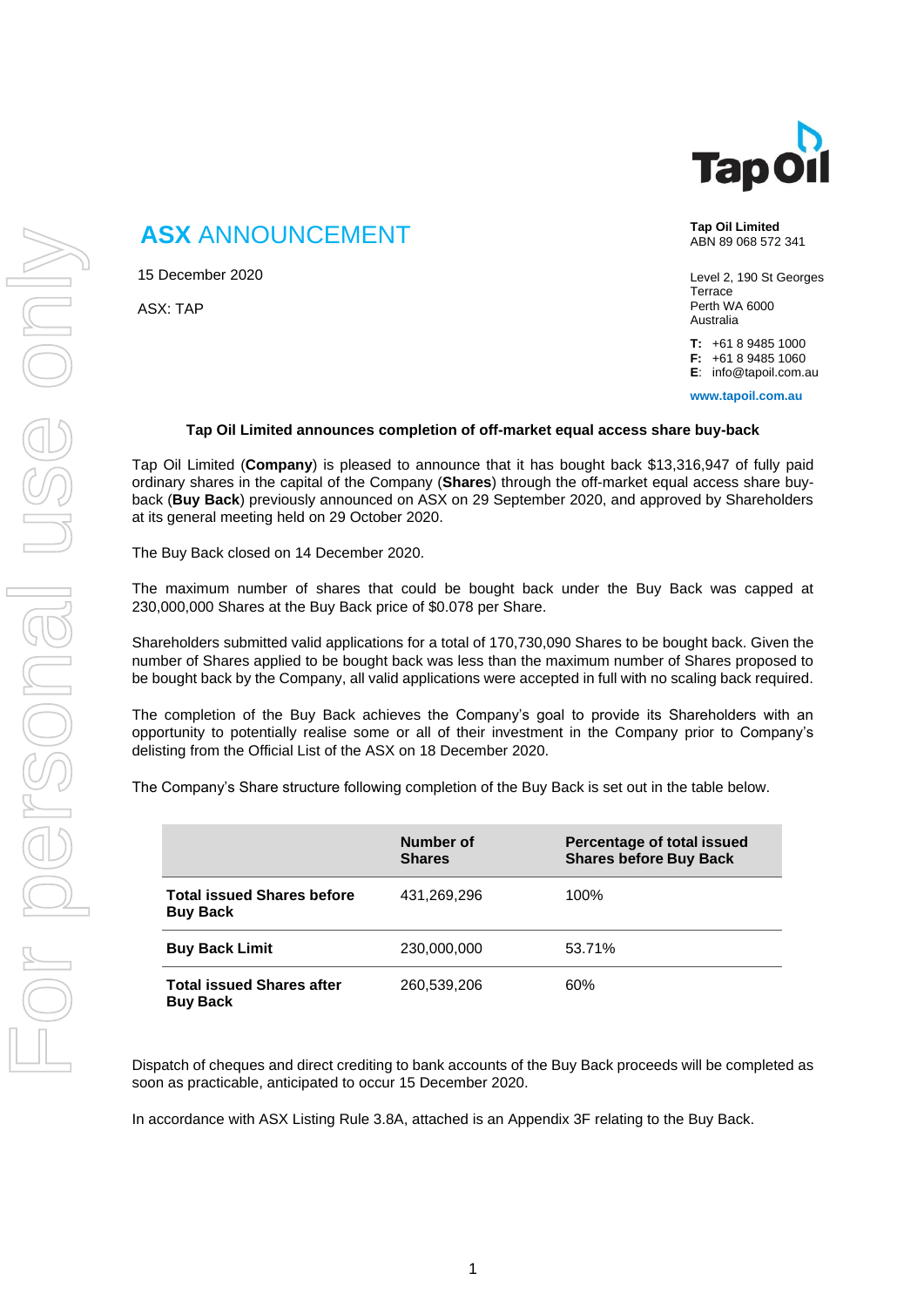On 29 October 2020, Shareholders approved the Company's removal from the Official List of the ASX from the close of trading on 18 December 2020. The Company wishes to advise Shareholders that following the Company's removal from the Official List, any further announcements to be made by the Company will be made available on the Company's website at [http://www.tapoil.com.au/site/investor](http://www.tapoil.com.au/site/investor-centre)[centre.](http://www.tapoil.com.au/site/investor-centre)

Authorised by the Board of Tap Oil Limited

#### Investor enquiries

Link Market Services **Share Registry** Phone: 1300 650 320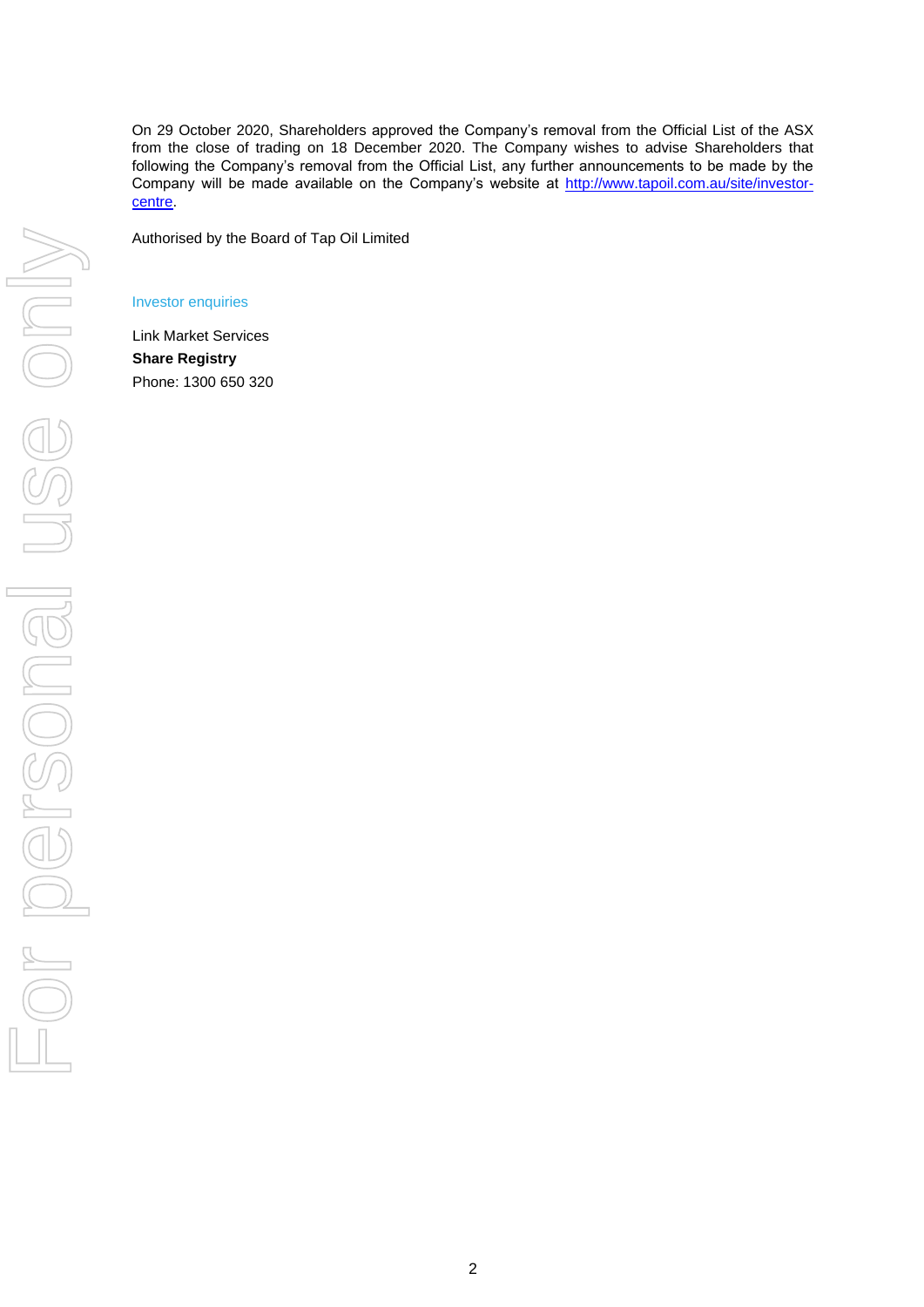*Rule 3.8A*

# **Appendix 3F**

# **Final share buy-back notice (***except* **minimum holding buy-back)**

Introduced 1/9/99. Origin: Appendices 7D and 7E. Amended 30/9/2001, 11/01/10

*Information and documents given to ASX become ASX's property and may be made public.*

| Name of entity  | ABN/ARSN       |
|-----------------|----------------|
| Tap Oil Limited | 89 068 572 341 |

We (the entity) give ASX the following information.

### **Description of buy-back**

|  |  | Type of buy-back |
|--|--|------------------|
|--|--|------------------|

 $\frac{1}{1}$  Type of buy-back  $\frac{1}{1}$  Off-market equal access buy-back

## **Details of all shares/units bought back**

2 Number of shares/units bought back

170,730,090

3 Total consideration paid or payable for the shares/units

4 If buy-back is an on-market buyback - highest and lowest price paid N/A

\$13,316,947.02

+ See chapter 19 for defined terms.